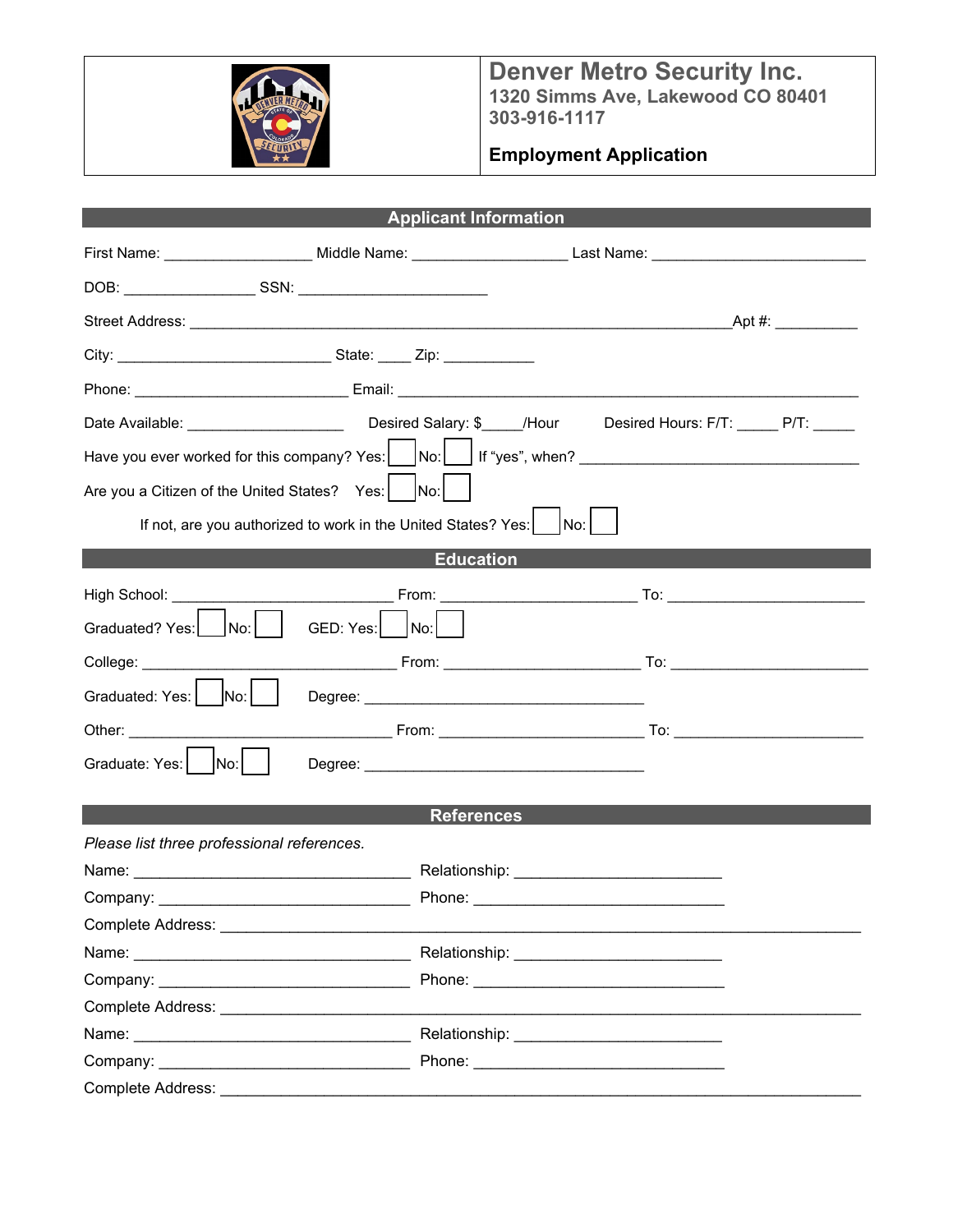**Previous Employment Previous Employment** 

| Please list previous employers, starting with the most recent. |                                                                                                                      |                     |                                |                     |  |
|----------------------------------------------------------------|----------------------------------------------------------------------------------------------------------------------|---------------------|--------------------------------|---------------------|--|
|                                                                |                                                                                                                      |                     |                                |                     |  |
|                                                                |                                                                                                                      |                     |                                |                     |  |
|                                                                |                                                                                                                      |                     |                                |                     |  |
|                                                                |                                                                                                                      |                     |                                |                     |  |
|                                                                |                                                                                                                      |                     |                                | $\vert$ No: $\vert$ |  |
|                                                                |                                                                                                                      |                     |                                |                     |  |
|                                                                |                                                                                                                      |                     |                                |                     |  |
|                                                                |                                                                                                                      |                     |                                |                     |  |
|                                                                |                                                                                                                      |                     |                                |                     |  |
|                                                                |                                                                                                                      |                     |                                |                     |  |
|                                                                |                                                                                                                      |                     |                                |                     |  |
|                                                                |                                                                                                                      |                     |                                |                     |  |
|                                                                |                                                                                                                      |                     |                                |                     |  |
|                                                                |                                                                                                                      |                     |                                |                     |  |
|                                                                |                                                                                                                      | $\vert$ No: $\vert$ |                                |                     |  |
|                                                                |                                                                                                                      |                     |                                |                     |  |
|                                                                |                                                                                                                      |                     |                                |                     |  |
|                                                                |                                                                                                                      |                     |                                |                     |  |
| Responsibilities:                                              | <u> 2000 - 2000 - 2000 - 2000 - 2000 - 2000 - 2000 - 2000 - 2000 - 2000 - 2000 - 2000 - 2000 - 2000 - 2000 - 200</u> |                     |                                |                     |  |
|                                                                |                                                                                                                      |                     |                                | No:                 |  |
|                                                                |                                                                                                                      |                     |                                |                     |  |
|                                                                |                                                                                                                      |                     |                                |                     |  |
|                                                                |                                                                                                                      |                     | Ending Salary: \$________/Hour |                     |  |
|                                                                |                                                                                                                      |                     |                                |                     |  |
|                                                                |                                                                                                                      |                     |                                | No:                 |  |
|                                                                |                                                                                                                      |                     |                                |                     |  |

*If more entries are needed, please use the space at the bottom of the last page.*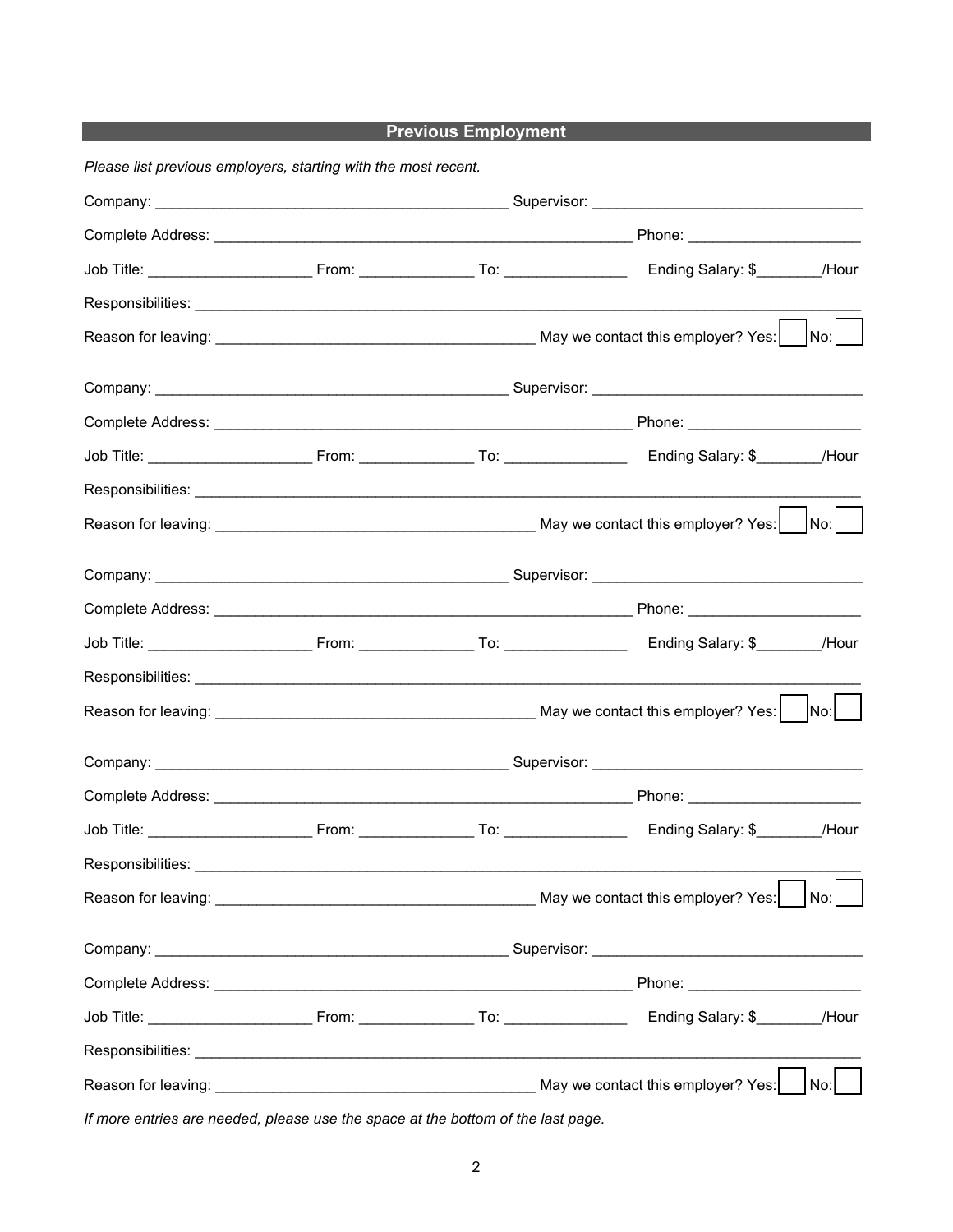| <b>Military Service</b>                                                                                                                                                                                                                                |                                         |  |  |  |  |
|--------------------------------------------------------------------------------------------------------------------------------------------------------------------------------------------------------------------------------------------------------|-----------------------------------------|--|--|--|--|
| Branch:                                                                                                                                                                                                                                                |                                         |  |  |  |  |
| Rank at Discharge: _______________________________Type of Discharge: ____________                                                                                                                                                                      |                                         |  |  |  |  |
| If Other than Honorable Discharge, explain:                                                                                                                                                                                                            |                                         |  |  |  |  |
|                                                                                                                                                                                                                                                        |                                         |  |  |  |  |
|                                                                                                                                                                                                                                                        | <b>Denver Guard License Eligibility</b> |  |  |  |  |
| Are you under the age of 18?<br>Yes:<br> No:                                                                                                                                                                                                           |                                         |  |  |  |  |
| Have you been convicted of or released from incarceration for ANY felony within the past 5 years?<br> No: <br>Yes:                                                                                                                                     |                                         |  |  |  |  |
| Have you been convicted or released from incarceration for ANY Misdemeanor or Municipal Ordinance violation<br>involving fraud, theft, deceit, or misrepresentation within the past 5 years?<br> No: <br>Yes:                                          |                                         |  |  |  |  |
| Have you been convicted or released from incarceration for ANY offense involving an act of violence against persons or<br>property, including but not limited to assault, child abuse or domestic violence, withing the past 5 years?<br> No:<br>Yes:I |                                         |  |  |  |  |
| Have you had a Denver issued merchant guard or security guard license revoked or suspended withing the past 5<br>vears?<br>$N$ o:<br>Yes:I                                                                                                             |                                         |  |  |  |  |
| Have you been convicted of operating without a Denver merchant guard or security guard license withing the past 5<br>years <sup>2</sup><br>$N$ o:<br>Yes:                                                                                              |                                         |  |  |  |  |
| If you answered "Yes" to any of the above questions, please explain:                                                                                                                                                                                   |                                         |  |  |  |  |

\_\_\_\_\_\_\_\_\_\_\_\_\_\_\_\_\_\_\_\_\_\_\_\_\_\_\_\_\_\_\_\_\_\_\_\_\_\_\_\_\_\_\_\_\_\_\_\_\_\_\_\_\_\_\_\_\_\_\_\_\_\_\_\_\_\_\_\_\_\_\_\_\_\_\_\_\_\_\_\_\_\_\_\_\_\_\_\_\_\_\_\_\_\_\_